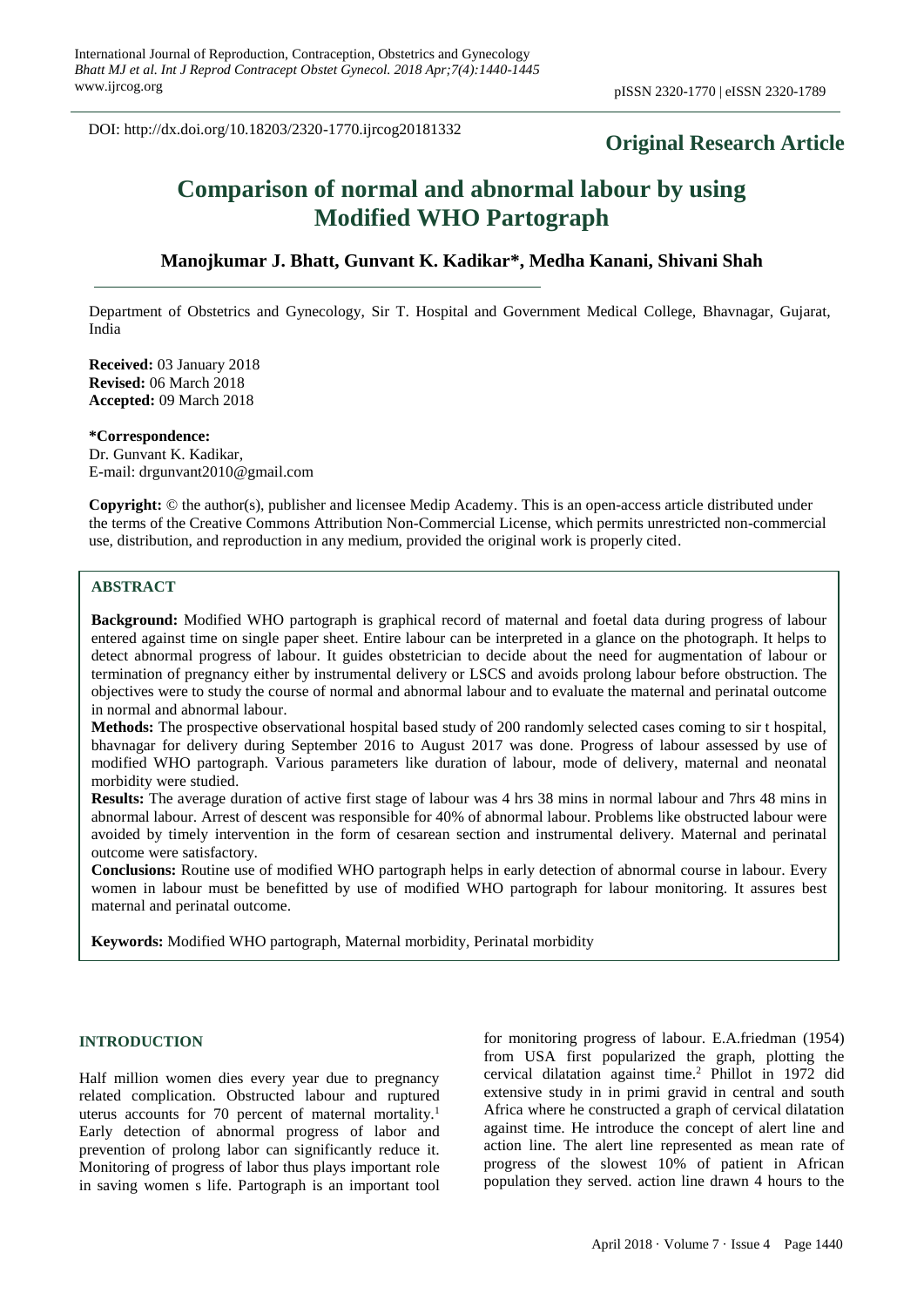right of the alert line showing that if patient has crossed action line, active management should be instituted within four hours.<sup>3</sup> This partograph formed the foundation for the WHO model of partograph, which was developed as an international standard in 1988 following the launch of world wide safe motherhood initiative. 4

Partograph predict deviation from normal labor very early and help in early decision. It has different level of function at different level of health care. It serves as an "early warning system" and assist in early decision on transfer, augmentation and termination of pregnancy. The first WHO partograph covers a latent phase of labor upto 8 hours and an active phase beginning when the cervical dilatation reaches 3 cm. the active phase is provided with an alert line and action line drawn 4 hours apart on the partograph. This partograph is based on the principal that during active labor, the rate of cervical dilatation should not be slower than 1cm/hour. A lag time of 4 hours between slowing of labour and need for intervention is enough to make proper decision. Since a prolonged latent phase is relatively infrequent and not usually associate with poor perinatal outcome, usefulness of recording latent phase in partograph has been questioned. So to decrease this disadvantage The WHO modified partograph was introduced by removing the latent phase and considering the beginning of active phase at 4 cm dilatation of cervix instead of 3cm.<sup>5</sup> In 1969 Hendricks et al demonstrated that in the active phase of normal labor the rate of dilatation of the cervix in primigravida and multigravidae varies little and that there is no deceleration phase at the end of first stage of labor.<sup>6</sup> In 1973, John stud said that retrospective evaluation of partograph showed that it can separate normal labour from labour destinated to results in an abnormal outcome, such as longer first and second stage, greater incidence of instrumental delivery, and babies with low APGAR score.<sup>6</sup> Drouin P conducted a retrospective study of 686 patient and prospective study of 1045 patient at the university center for health science in yaounde, Cameroon, Africa. With the institution of partograph they found that the perinatal mortality decreased by 10 deaths/1000 births. So, they recommended the use of partograph. <sup>8</sup> Vaidya et al showed that 99% of cases delivering before the alert line had normal vaginal delivery and only 1% of them required forceps application. Of the cases falling outside the alert line 70% had normal vaginal delivery, 26% required forceps application and 4 % requires vaccum application. 88% of cases crosses action line requires interference. <sup>8</sup> Shortri AN et al in her study observed that 79.9% primigravidae delivered normal vaginally, 5.7% required cesarean section before alert line was crossed. Finding suggests that operative intervention increase when labour curve moves to right of the alert line and it increase significantly when as labour curve crosses the action line. <sup>10</sup> Sizer and Evan found that second stage partograph is associated with increasing chance of spontaneous vaginal delivery for nullipara, decrease chance of instrumental vaginal delivery and emergency cesarean

delivery in nulligravidae. <sup>11</sup> Dangal found that the partograph can be highly effective in reducing complication from prolonged labour for baby and for mother. <sup>12</sup> Ernst found that there was one uterine rupture and 2 maternal deaths before introduction of partograph but none after partograph introduction. <sup>13</sup> Javed in found that by using partograph frequency of prolonged and augmented labour, post partum haemorrhage, puerperal sepsis, and perinatal mortality and morbidity reduced.<sup>14</sup> Windrim reports an increase in cesarean section rate with the use of partograph. <sup>15</sup> Lavender found no evidence of any difference between partograph and no partograph in cesarean delivery and instrumental delivery. <sup>16</sup> The emergency caesarean section rate was reduced in W.H.O. modified partograph as compare to latent phas partograph (8% v/s 12%), thus indicating significant reduction in prolonged labour and foetal distress. Also still birth was less in modified partograph as compare to latent phase 0.5% v/s 2% (P value is >0.05) indicating an improved maternal and neonatal morbidity. <sup>17</sup>Khan and Rizvi found that partograph prevented rupture uterus in planned labour after caesarean delivery. 18

Present study was carried out with following objectives to study the course of normal and abnormal labour, to study various abnormality of active phase of labour, to evaluate maternal outcome in normal and abnormal labour and to evaluate perinatal outcome in normal and abnormal labour.

## **METHODS**

Present study was a prospective observational study done in the year 2016-17 in Department of Obstetrics and Gynecology, Sir Takhatsinhji hospital, Bhavnagar, India. Study population consist of 200 patients which were randomly selected who were admitted in Gopnath maternity home at Sir T Hospital, Bhavnagar.

#### *Inclusion criteria*

Pregnant women with uncomplicated full term pregnancies (37-40 weeks) with vertex presentation in labour in active phase of labour.

#### *Exclusion criteria*

Women with medical complication like Anemia, Hypertension, Diabetes and Immune compromised status.

Women with obstetrical complication like Preterm labour, Multiple pregnancy, Ante partum hemorrhage, intra uterine growth restriction, pre mature rupture of membrane, intra uterine fetal death.

The prospective observational study will be carried out for the period of one year in government medical college Bhavnagar. 200 cases admitted to labour room will be randomly selected and monitored using modified WHO partograph. All the cases reporting to labour room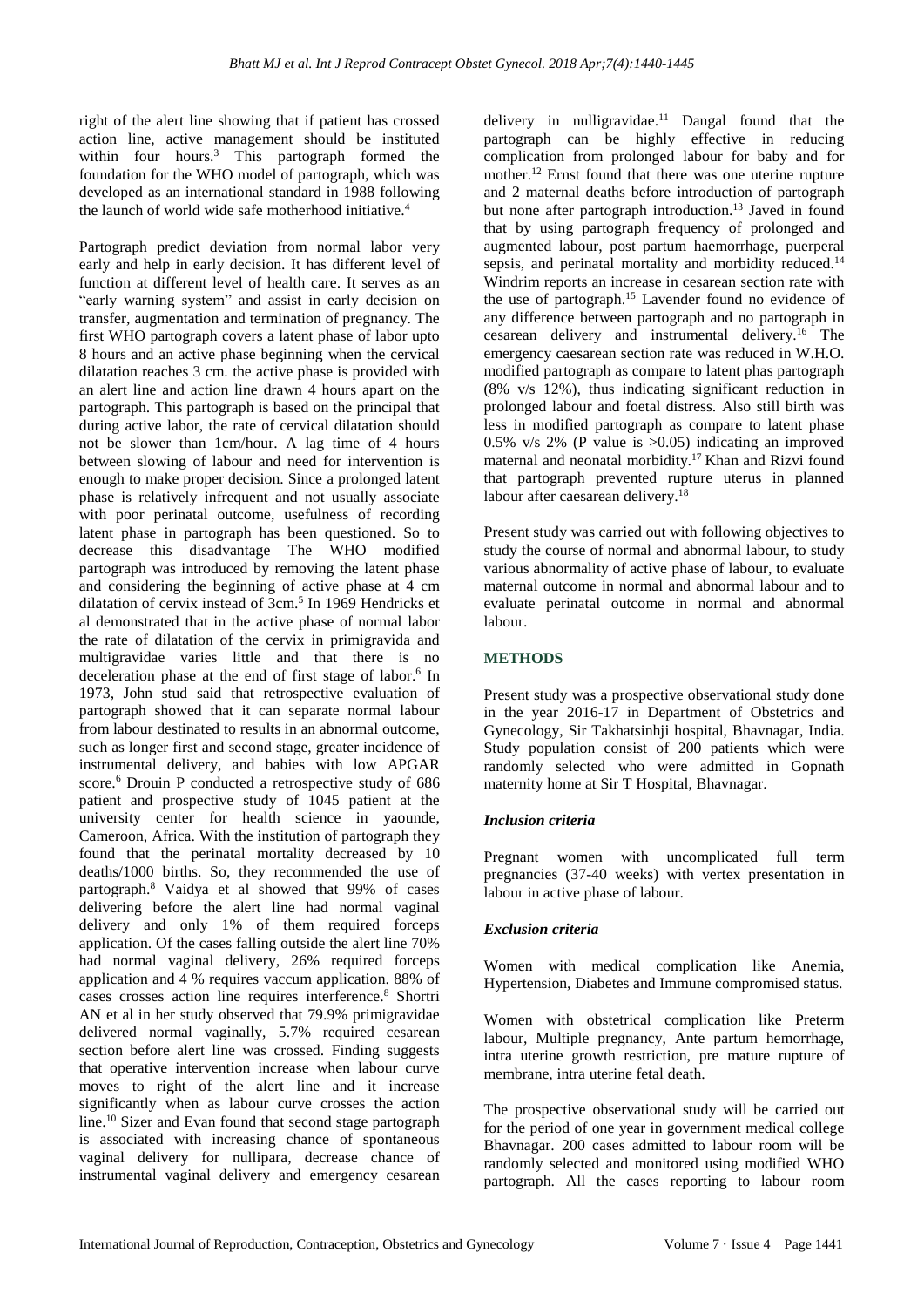fulfilling the inclusion criteria and suitable for vaginal delivery are included in this study. The course of labour monitored by modified WHO partograph. The cases showing abnormal labour course will re-evaluated by senior obstretician. The decision of operative intervention (instrumental delivery or cesarian section) will be taken by senior obstratician. The new born baby will be managed by neonatologist till their discharge from hospital. Individual partograph will be studied to know the various aspect of course of labour.



**Figure 1: Modified WHO partograph.**

#### **RESULTS**

Our hospital is tertiary care hospital. Majority of cases are coming from periphery CHC and PHC which comes directly in emergency.

#### **Table 1: Type of admission (N 200).**

| Type of admission | $\sqrt{N_0}$ No. of patient Percentage |      |
|-------------------|----------------------------------------|------|
| Emergency         | 125                                    | 62.5 |
| Booked            |                                        | 37.5 |

So, in my study 125 cases (62.5%) are emergency cases and remaining 37.5 % are registered. All the patient was examined and include in study randomly who satisfy inclusion criteria.

#### **Table 2: Type of admission (N 200).**

| <b>Type</b>        | No. of patient | Percentage |
|--------------------|----------------|------------|
| Rural              | 156            | 78         |
| Urban <sup>t</sup> |                |            |

Our hospital is tertiary care hospital. So, majority cases are coming from rural area 156 (78%). Remaining 22% were from urban area.

#### **Table 3: Maternal age distribution.**

| Age(yrs)  | No. of patient | Percentage |
|-----------|----------------|------------|
| $18-20$   | 25             | 12.5       |
| $21 - 25$ | 120            | 60         |
| $26 - 30$ | 46             | 23         |
| >31       | 10             | 4.5        |

In present study maximum group of patients observed between 21-25yrs age groups, 60% cases are of this age group. Minimum patients were from age group ≥31 yr responsible for only 4.5% cases.

#### **Table 4: Distribution according to socio economic status.**

| Socio economic status No. of patient Percentage |     |      |
|-------------------------------------------------|-----|------|
| Lower                                           | 117 | 58.5 |
| Middle                                          | 74  | 37   |
| Upper                                           | 09  | 4.5  |

In present study majority of cases are from lower socioeconomical status 58.5%. 37% cases were from middle socioeconomical status while only 4.5% cases were from higher socioeconomical status.

#### **Table 5: Maternal parity distribution.**

| <b>Parity</b> | No. of patient Percentage |      |
|---------------|---------------------------|------|
| Primigravida  | 93                        | 46.5 |
| Multigravida  | 107                       | 53.5 |

In present study 46.5% cases are primigravidae while remaining 53.5% cases are multigravida. According to that both primi and multigravida women composition is almost same in present study.

#### **Table 6: Causes of abnormal labour.**

| <b>Cause of abnormal</b><br>labour | <b>LSCS</b> | <b>Instrumental</b><br>delivery |
|------------------------------------|-------------|---------------------------------|
| Arrest of descent                  | (1)4        | 10                              |
| Failure of descent                 | 06          | 04                              |
| <b>Protracted descent</b>          | 02          | 04                              |
| Arrest of dilataion                | 03          | $($ )(                          |
| Protracted dilatation              |             |                                 |

So, most common cause of abnormal labour in present study is arrest of descent of head which is responsible for 40% of abnormal labour. Out of all abnormal labour 51.43% (18 cases) delivered by instrumental delivery while 48.57% (17 cases) required emergency cesarean delivery. Instrumental delivery was not helpful in cases with arrest of dilatation.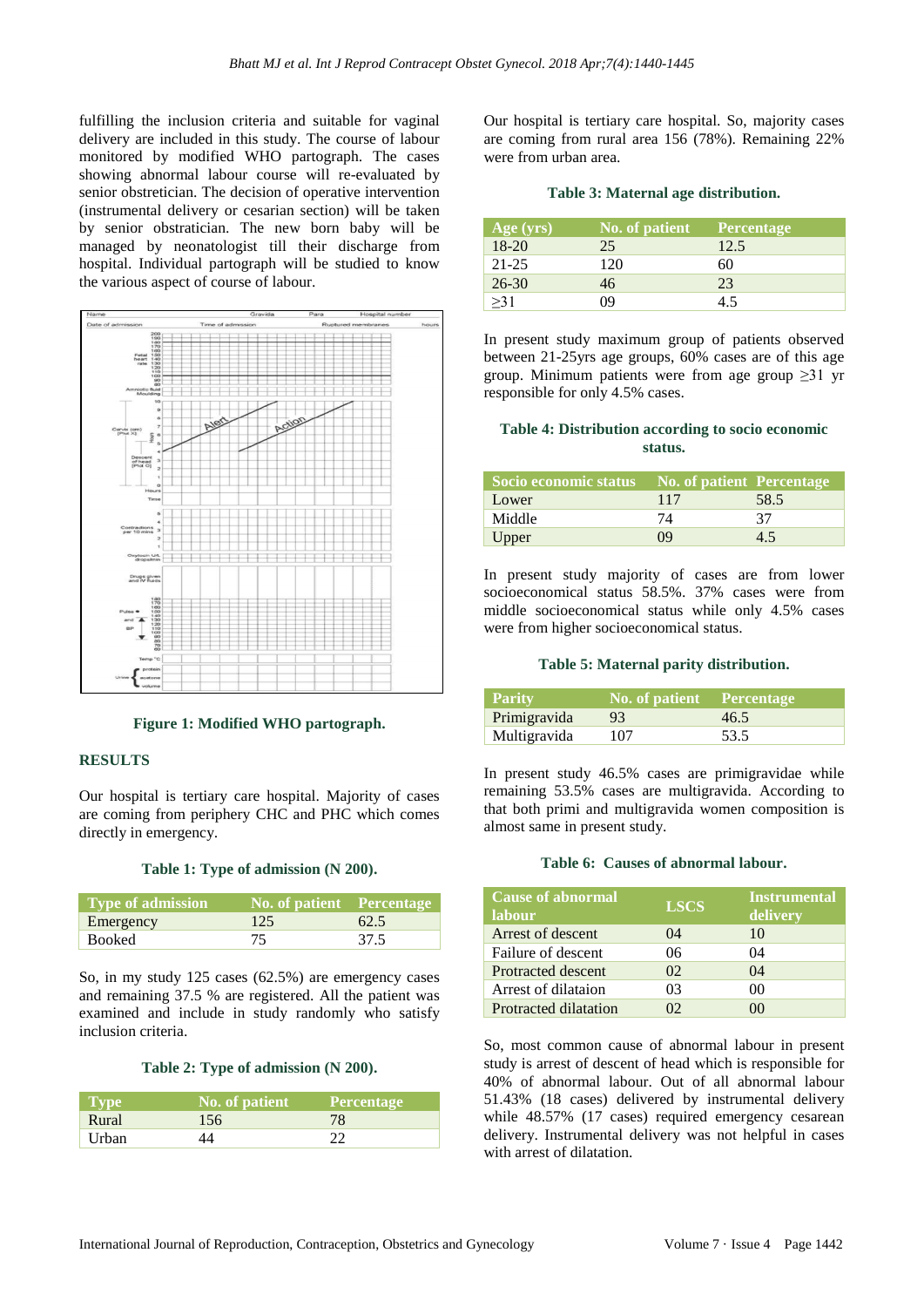#### **Table 7: Distribution according to birth weight.**

| Weight         | <b>Number of patient</b> | Percentage |
|----------------|--------------------------|------------|
| $2 - 2.499$ kg | 24                       | 12         |
| 2.5-2.999kg    | 84                       | 42         |
| 3-3.499kg      | 70                       | 35         |
| $>3.5$ kg      | つつ                       | 11         |

So, in present study majority of baby having wt of 2- 2.499kg responsible for 42% (84 cases) of all cases. 11% cases having wt ≥3.5kg while 12% cases having wt between 2-2.499kg and 35 % cases having wt 3-3.499kg.

#### **Table 8: Maternal morbidity in case of normal and abnormal labour.**

| <b>Maternal</b><br>morbidity            | <b>Normal labour</b><br>$(n=165)$ |            | <b>Abnormal labour</b><br>$(n=35)$ |                   |
|-----------------------------------------|-----------------------------------|------------|------------------------------------|-------------------|
|                                         | No.                               | Percentage | No.                                | <b>Percentage</b> |
| Maternal<br>fever                       | $\mathcal{L}$                     | 1.21       | 1                                  | 2.85              |
| Wound<br>complication                   | 1                                 | 0.6        | $\mathcal{D}_{\mathcal{A}}$        | 5.71              |
| PPH, Blood<br>transfusion               | 0                                 | ∩          |                                    | 2.85              |
| Average<br>duration of<br>hospital stay | $\overline{c}$<br>days            |            | $6 - 7$<br>days                    |                   |
| Total                                   | 3                                 | 1.81       | 4                                  | 11.42             |

So, in present study only 3 mothers with normal labour having some problems. Remaining are healthy which meant that only 1.81% cases with normal labour develop complication. 4 cases with abnormal labour having problems accounts for 11.42% morbidity in abnormal labour. Average duration of hospital stays increase in case of abnormal labour. Wound complication was most common morbidity in abnormal labour accounting for 5.71% which was only 0.6% in normal labour. Average duration of hospital stays also increased in cases with abnormal labour.

#### **Table 9: Neonatal morbidity in cases with normal and abnormal labour.**

| <b>Neonatal</b><br>morbidity        | <b>Normal labour</b><br><b>Total 165</b> |                | <b>Abnormal</b><br>labour, Total 35 |                |  |
|-------------------------------------|------------------------------------------|----------------|-------------------------------------|----------------|--|
|                                     | No.                                      | <b>Percent</b> | No.                                 | <b>Percent</b> |  |
| Birth asphyxia                      | 3                                        | 1.81           | 3                                   | 8.57           |  |
| Ophthalmic<br>infection             | 3                                        | 1.81           | 0                                   | 0              |  |
| Meconium<br>aspiration<br>syndrome  | 1                                        | 0.6            | 3                                   | 8.57           |  |
| Jaundice                            | 1                                        | 0.6            | 5                                   | 14.28          |  |
| Average<br>Duration of<br>NICU stay | $2 - 3$<br>days                          |                | $3-4$<br>days                       |                |  |
| Neonatal death                      | $\Omega$                                 | 0              | $\Omega$                            | 0              |  |
| Total                               | 8                                        | 4.84%          | 11                                  | 31.42%         |  |

1.81% babies with abnormal labour develop birth asphyxia, while 8.57% babies with abnormal labour labor develop birth asphyxia. 1.81 % babies with normal labour develop ophthalmic infection, while no ophthalmic infection occur in babies with abnormal labor. 0.6% babies with normal labor develop meconium aspiration syndrome, while 8.57% babies with abnormal labor develop meconium aspiration syndrome.

0.6% babies with normal labor develop jaundice, while 14.28% babies with abnormal labor develop jaundice. So, 8 out of 165 normal delivery babies kept in NICU. Accounts for 4.84% NICU admission in normal labour. 11 out of 35 babies with abnormal labour kept in NICU, accounts for 31.42% NICU admission in abnormal labour.

#### **Table 10: Modes of delivery with relation to action and alert line.**

| <b>Groups</b>                                 | <b>Normal</b><br>delivery | <b>LSCS</b>      | <b>Instrumental</b><br>delivery |
|-----------------------------------------------|---------------------------|------------------|---------------------------------|
| Group 1 (before)<br>alert line)               | 148<br>$(98.6\%)$         | 02<br>$(1.3\%)$  | 02(1.3%)                        |
| Group 2<br>(between alert<br>and action line) | 15<br>$(55.5\%)$          | 03<br>$(11.1\%)$ | 09 (33.3%)                      |
| Group 3 (after<br>action line)                | 02<br>$(9.5\%)$           | 12<br>$(57.1\%)$ | $07(33.3\%)$                    |
|                                               | 165                       | 17               | 18                              |

Majority of cases before alert line delivered by spontaneous vaginal delivery 148 out of 152 (98.6%). Cases crossing the action line either required instrumental delivery 07 (33.3%) or required LSCS 12 (57.1%). Only 2 cases who crossed the action line delivered normally 9.5%. Total 17 out of 200 required cesarean delivery (8.5% cases) while 18 out of 200 (9% cases) required instrumental delivery.

#### **Table 11: Average duration of stages of labour.**

| <b>Stages of</b><br>labour | Normal labour<br>$Mean \pm S.D$        | <b>Abnormal labour</b><br>Mean±S.D    |
|----------------------------|----------------------------------------|---------------------------------------|
| 1 <sup>st</sup> stage      | $4hr$ 38 $min_{\pm}$ 1 $hr$<br>20 mins | $7hr 48 mins \pm 2 hrs$<br>47 mins    |
| 2 <sup>nd</sup> stage      | $37.26 \text{mins} \pm 14$<br>mins     | $86 \text{ mins} \pm 49 \text{ mins}$ |

So, average duration of first stage of labour in normal labour was 4 hrs 38 mins ±1hr 20 mins while average duration of first stage of labour in abnormal labour was 7hr 48 mins  $\pm$ 2 hrs 47 mins.

Average duration of 2<sup>nd</sup> stage of labour in normal labour was 37.26mins±14 mins, while Average duration of 2nd stage of labour in abnormal labour was 86 mins±49 mins. So, average duration of first and second stage of labour increased in abnormal labour.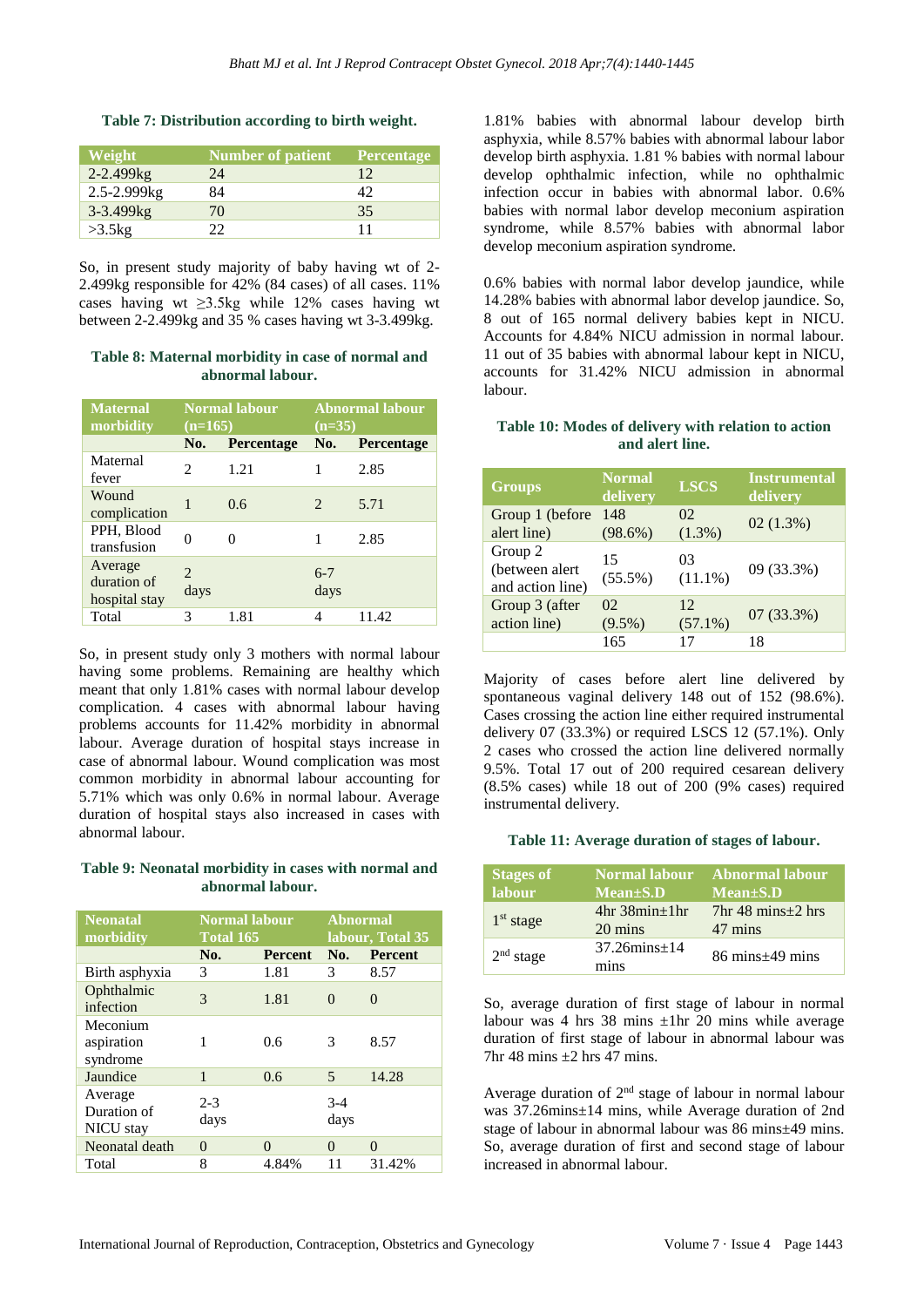|                                | Group 1 |        |             | Group 2 |        |             | Group 3   |          |             |
|--------------------------------|---------|--------|-------------|---------|--------|-------------|-----------|----------|-------------|
|                                | ND      | Ins. D | <b>LSCS</b> | ND      | Ins. D | <b>LSCS</b> | <b>ND</b> | Ins. D   | <b>LSCS</b> |
| Freidman's study <sup>19</sup> | 92.3%   | 1.5%   | 6.2%        | 61.9%   | 4.7%   | 33.3%       | 21.4%     | 7.1%     | 71.4%       |
| Shinde et $al^{20}$            | 96.2%   | 12%    | 2.8%        | 58.3%   | 25%    | 16.7%       | 14.3%     | $\theta$ | 85.7%       |
| Javed et $al14$                | 88%     | 5.6%   | 6.4%        | 72.4%   | 13.8%  | 13.8%       | 18%       | 45.6%    | 36.4%       |
| Present study                  | 98.6%   | 1.3%   | $.3\%$      | 55.5%   | 11.1%  | 33.3%       | 9.5%      | 57.14%   | 33.3%       |

**Table 12: Comparison of various study of in mode of delivery in relation to action and alert line.**

Group 1: Befor alert line; Group 2: Between action and alert line; Group 3: After action line

In present study, 98.6% cases (148) before alert line (Group 1) having normal delivery which is comparable with Shinde et al  $(96.2)$  and Freidman  $(92.3\%)$ .<sup>19</sup> In present study 1.3% cases (2 cases) before alert line (group 1) required instrumental delivery which is comparable with Freidman's study (1.5%). <sup>19</sup> In present study, 1.3% cases (2 cases) before alert line (group 1) required EMLSCS which is comparable with shined et al (2.8%). In present study, 55.5% cases between action and alert line (group 2) having normal delivery which is comparable with Shine et al (58.5%)and Friedman's study  $(61.9\%)$ .<sup>20</sup> In present study 11.1% cases between action and alert line (group 2) required instrumental delivery which is comparable with Javed et al  $(13.8\%)$ .<sup>14</sup> In present study 33.3 % cases between action and alert line (group 2) required EMLSCS which is comparable with Friedman's study (33.3%). In present study 9.5% cases after action line (group 3) having normal delivery which is comparable with Shinde et al (14.3%). In present study 57.14% case after action line (group 3) required instrumental delivery which is comparable with Javed et al (45.6%). In present study 33.3% case after action line (group 3) required instrumental EMLSCS which is comparable with Javed et al (36.4%)

#### **DISCUSSION**

In present study, 37.5% cases were registered for routine antenatal check up while 62.5% cases are referred or direct cases. In present study, 78% cases were from rural area suggesting increase awareness regarding ANC examination and institutional delivery in rural area. Maximum number of patients (60%) in this study belongs to 21-25 yrs of age groups. 58.5% cases belong to lower socioeconomical class, 37% belongs to middle socioeconomical class while 4.5% cases belong to upper socioeconomical class. 46.5% case were primigravida while 53.5% cases were multigravida. Maximum distribution of baby wt was 2.5-2.999 kg (42%) compared to other wt range. In present study 82.5% cases delivered vaginally, 8.5% cases required LSCS while 9% cases required instrumental delivery. Most common cause of abnormal labour in present study is arrest of descent of head which is responsible for 40% of abnormal labour. Instrumental delivery is not helpful in cases with arrest of dilatation and protracted dilatation. Out of all abnormal labour 51.43% (18 cases) delivered by instrumental delivery while 48.57% (17 cases) required emergency cesarean delivery. Protracted dilatation was responsible for 5.71% of abnormal labour in present study. In present study 2 cases (1.21%) with normal labour develop post partum fever and 1 case (60%) develop wound complication. So, only 1.81% cases with normal labour develop complication. 1 case with abnormal labour develop post partum fever, 2 cases with abnormal labour develop wound complication and 1 case with abnormal labour develop PPH and required blood transfusion. So, there is 11.42% morbidity in abnormal labour. Average duration of hospital stays increase in case of abnormal labour. In present study, 8 out of 165 normal delivery babies kept in NICU. Accounts for 4.84% NICU admission in normal labour. 11 out of 35 babies with abnormal labour kept in NICU, accounts for 31.42% NICU admission in abnormal labour. There was no any neonatal or maternal death in present study. Average duration of first and second stage of labour increased in abnormal labour compared to normal labour. Average duration of NICU stay is more in cases with abnormal labour. Total 19 out of 200 cases required NICU admission responsible for 9.5% NICU admission. In present study Majority of cases before alert line delivered by spontaneous vaginal delivery 148 out of 152 (98.6%). Cases crossing the action line required instrumental delivery 07 (33.3%) and LSCS 12 (57.1%). Only 2 cases who crossed the action line delivered normal vaginally 9.5%. In present study, 98.6% cases (148) before alert line (Group 1) having normal delivery which is comparable with Shinde et al (96.2) and Freidman (92.3%). In present study 1.3% cases (2 cases) before alert line (group 1) required instrumental delivery which is comparable with Freidman's study (1.5%). In present study, 1.3% cases (2 cases) before alert line (group 1) required EMLSCS which is comparable with Shinde et al (2.8%). In present study, 55.5% cases between action and alert line (group 2) having normal delivery which is comparable with Shinde et al (58.5%) and Friedman's study (61.9%). In present study 11.1% cases between action and alert line (group 2) required instrumental delivery which is comparable with Javed et al (13.8%). In present study 33.3 % cases between action and alert line (group 2) required EMLSCS which is comparable with Friedman's study (33.3%). <sup>19</sup> In present study 9.5 % cases after action line (group 3) having normal delivery which is comparable with Shinde et al  $(14.3\%)$ .<sup>20</sup> In present study 57.14% case after action line (group 3) required instrumental delivery which is comparable with Javed et